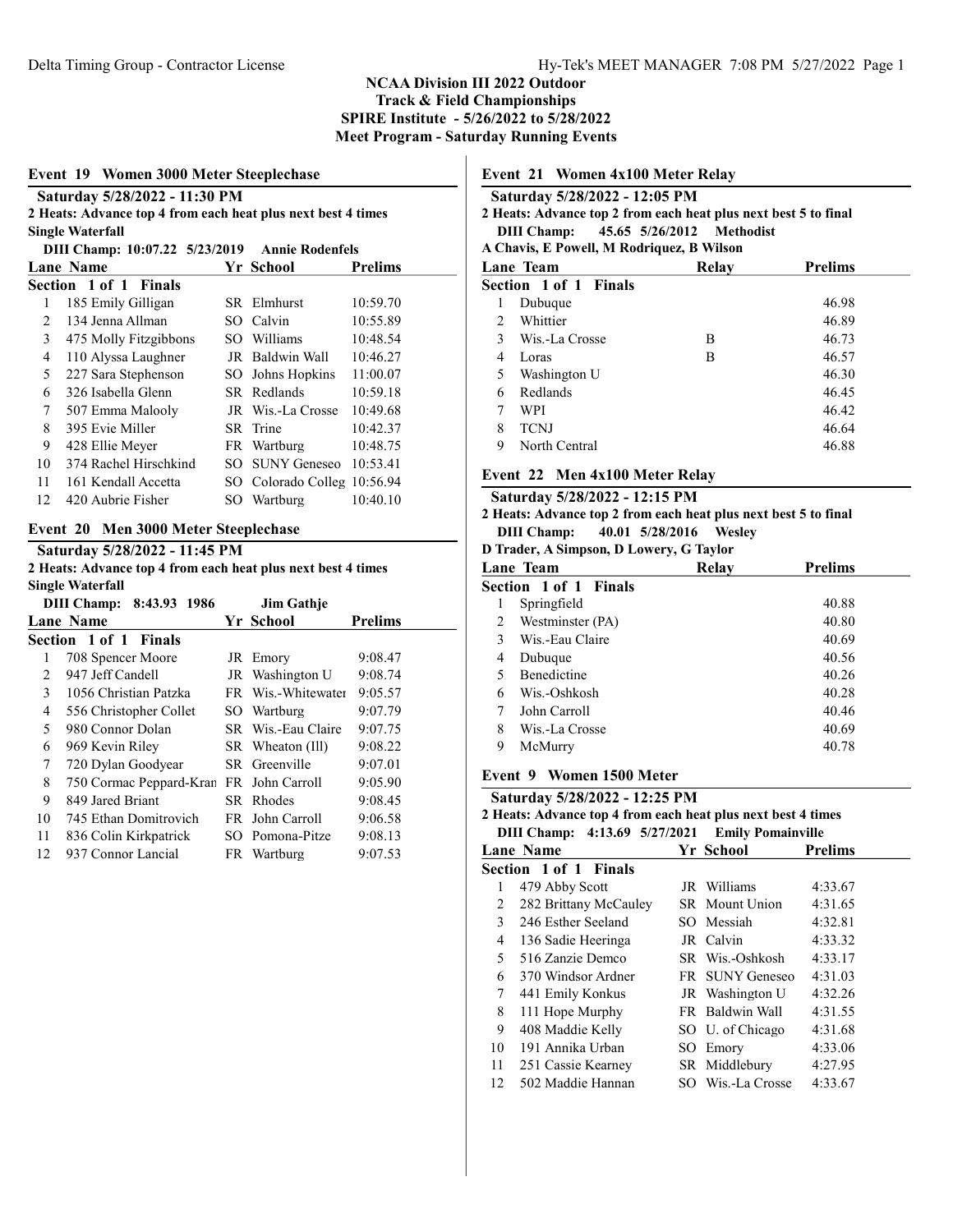| Event 10 Men 1500 Meter<br>Saturday 5/28/2022 - 12:35 PM<br>2 Heats: Advance top 4 from each heat plus next best 4 times |                       |      |                    |         |  |  |  |
|--------------------------------------------------------------------------------------------------------------------------|-----------------------|------|--------------------|---------|--|--|--|
| DIII Champ: 3:44.50 1982<br><b>Kevin Foley</b><br><b>Lane Name</b><br>Yr School<br><b>Prelims</b>                        |                       |      |                    |         |  |  |  |
|                                                                                                                          | Section 1 of 1 Finals |      |                    |         |  |  |  |
| 1                                                                                                                        | 853 Scott Sikorski    |      | JR Rochester       | 3:50.15 |  |  |  |
| $\mathfrak{D}$                                                                                                           | 779 Sam Llaneza       |      | SO Lynchburg       | 3:51.13 |  |  |  |
| $\mathfrak{Z}$                                                                                                           | 768 Ryan Harvey       |      | FR Loras           | 3:49.98 |  |  |  |
| 4                                                                                                                        | 646 Aleksei Seletskiy |      | FR Carnegie Mellon | 3:51.25 |  |  |  |
| 5                                                                                                                        | 736 Jamie Moreland    |      | JR Haverford       | 3:49.89 |  |  |  |
| 6                                                                                                                        | 1027 Steven Potter    |      | JR Wis.-Oshkosh    | 3:51.19 |  |  |  |
| 7                                                                                                                        | 1009 Michael Madoch   |      | SO Wis.-La Crosse  | 3:50.44 |  |  |  |
| 8                                                                                                                        | 993 Sam Verkerke      |      | FR Wis.-Eau Claire | 3:50.88 |  |  |  |
| 9                                                                                                                        | 669 Daniel Sealand    | SR - | <b>CMS</b>         | 3:51.21 |  |  |  |
| 10                                                                                                                       | 954 Jacob Ridderhoff  |      | SR Washington U    | 3:50.24 |  |  |  |
| 11                                                                                                                       | 1054 Justin Krause    |      | FR Wis.-Whitewater | 3:50.05 |  |  |  |
| 12                                                                                                                       | 826 Cal Yackin        |      | FR Otterbein       | 3:51.22 |  |  |  |
| 13                                                                                                                       | 837 Jack Rosencrans   |      | JR Pomona-Pitze    | 3:51.50 |  |  |  |

# Saturday 5/28/2022 - 12:50 PM

3 Heats: Advance top 1 from each heat plus next best 6 to final Hurdles in all lanes.

| <b>DIII</b> Champ:<br>13.60 1998 |                       | <b>Bridget Cochran</b>  |                |  |
|----------------------------------|-----------------------|-------------------------|----------------|--|
|                                  | Lane Name             | Yr School               | <b>Prelims</b> |  |
|                                  | Section 1 of 1 Finals |                         |                |  |
|                                  | 506 Emma Lawrence     | JR Wis.-La Crosse       | 14.32          |  |
| 2                                | 472 Amelia Hewson     | FR Whitworth            | 14.20          |  |
| 3                                | 128 Jayci Andrews     | SR Bridgewater St       | 14.05          |  |
| 4                                | 368 Laura Mathews     | SO Stevens              | 14.16          |  |
| 5                                | 201 Birgen Nelson     | FR Gustavus Adolph      | 13.72          |  |
| 6                                | 293 Julia Babinec     | <b>SR</b> North Central | 14.13          |  |
| 7                                | 120 Kelsie Sealock    | SO Bethel               | 13.96          |  |
| 8                                | 109 Katherine Jacobs  | SR Babson               | 14.12          |  |
| 9                                | 531 Hannah Zastrow    | FR Wis.-Stout           | 14.31          |  |

## Event 16 Men 110 Meter Hurdles

Saturday 5/28/2022 - 1:00 PM 3 Heats: Advance top 1 from each heat plus next best 6 to final Hurdles in all lanes.<br>DIII Champ: 1  $\overline{13.72}$  5/29/2021 Taylor R

|    | DIII Champ:                  | $13.72$ $3/29/2021$ avior Rooney |                |  |
|----|------------------------------|----------------------------------|----------------|--|
|    | <b>Lane Name</b>             | Yr School                        | <b>Prelims</b> |  |
|    | <b>Section 1 of 1 Finals</b> |                                  |                |  |
|    | 614 Koren Leonard            | <b>FR</b> Benedictine            | 14.58          |  |
| 2  | 938 Deyton Love              | FR Wartburg                      | 14.51          |  |
| 3  | 824 Cwinn Febus              | SR Otterbein                     | 14.42          |  |
| 4  | 618 Jayson Ekiyor            | FR Bethel                        | 14.40          |  |
| 5. | 946 Giovanni Alfred          | JR Washington U                  | 14.31          |  |
| 6  | 798 Kenneth Wei              | FR MIT                           | 14.33          |  |
|    | 915 Jake Gladieux            | JR Trine                         | 14.35          |  |
| 8  | 1061 Oliver Thomas           | SR WPI                           | 14.49          |  |
| 9  | 831 Terrell Lewis            | SR Plymouth State                | 14.58          |  |
|    |                              |                                  |                |  |

# Event 5 Women 400 Meter

| Saturday 5/28/2022 - 1:10 PM<br>3 Heats: Advance top 1 from each heat plus next best 6 to final<br>52.81 5/27/2017 Wadeline Jonathas<br><b>DIII Champ:</b> |                        |  |                       |                |  |  |  |
|------------------------------------------------------------------------------------------------------------------------------------------------------------|------------------------|--|-----------------------|----------------|--|--|--|
|                                                                                                                                                            | Lane Name              |  | Yr School             | <b>Prelims</b> |  |  |  |
|                                                                                                                                                            | Section 1 of 1 Finals  |  |                       |                |  |  |  |
| 1                                                                                                                                                          | 328 Andrea Lyon        |  | SR Redlands           | 55.79          |  |  |  |
| $2^{\circ}$                                                                                                                                                | 360 Maddie LeBrun      |  | SR St. Norbert        | 55.66          |  |  |  |
| 3                                                                                                                                                          | 339 Madeline O'Connell |  | JR Rochester          | 55.22          |  |  |  |
| 4                                                                                                                                                          | 334 Susan Bansbach     |  | JR Rochester          | 54.92          |  |  |  |
| 5                                                                                                                                                          | 453 Grace Devanny      |  | JR Weslevan           | 54.23          |  |  |  |
| 6                                                                                                                                                          | 162 Kayla Armstrong    |  | SR Concordia U. Ch    | 54.48          |  |  |  |
| 7                                                                                                                                                          | 239 Alyssa Pfadenhauer |  | FR Loras              | 54.56          |  |  |  |
| 8                                                                                                                                                          | 378 Madison Mulder     |  | JR SUNY Geneseo       | 55.06          |  |  |  |
| 9                                                                                                                                                          | 281 Madison Miles      |  | <b>FR</b> Mount Union | 55.39          |  |  |  |

#### Event 6 Men 400 Meter

| Saturday 5/28/2022 - 1:20 PM |
|------------------------------|
|------------------------------|

| 3 Heats: Advance top 1 from each heat plus next best 6 to final |  |  |           |                |  |  |  |
|-----------------------------------------------------------------|--|--|-----------|----------------|--|--|--|
| DIII Champ: 45.29 2003 Andrew Rock                              |  |  |           |                |  |  |  |
| Lane Name                                                       |  |  | Yr School | <b>Prelims</b> |  |  |  |
| Section 1 of 1 Finals                                           |  |  |           |                |  |  |  |
|                                                                 |  |  |           |                |  |  |  |

|   | 816 Kyle Dickinson  | JR Neb. Wesleyan    | 47.66 |
|---|---------------------|---------------------|-------|
| 2 | 823 Jordon Brown    | JR Olivet           | 47.52 |
| 3 | 812 Matt McBride    | SO Mount Union      | 47.04 |
| 4 | 843 Cheickna Traore | SO Ramapo           | 46.55 |
| 5 | 711 Eric Gregory    | SO Gallaudet        | 46.21 |
| 6 | 944 Dallas Wright   | SR Wartburg         | 46.74 |
|   | 610 DJ Anderson     | SR Benedictine      | 46.98 |
| 8 | 814 Jared Storm     | SO Mount Union      | 46.89 |
| 9 | 698 Rangel Miller   | SO E. Texas Baptist | 47.38 |
|   |                     |                     |       |

# Event 1 Women 100 Meter

| Saturday 5/28/2022 - 1:30 PM |                       |                       |  |                                                                                        |                |  |  |
|------------------------------|-----------------------|-----------------------|--|----------------------------------------------------------------------------------------|----------------|--|--|
|                              | <b>DIII Champ:</b>    | 11.71 2002            |  | 3 Heats: Advance top 1 from each heat plus next best 6 to final<br><b>Muffy Israel</b> |                |  |  |
|                              | <b>Lane Name</b>      |                       |  | Yr School                                                                              | <b>Prelims</b> |  |  |
|                              | Section 1 of 1 Finals |                       |  |                                                                                        |                |  |  |
|                              | 127 Adalia Coleman    |                       |  | SO Bridgewater VA                                                                      | 11.98          |  |  |
| 2                            |                       | 537 Kendra Schumacher |  | SR Wis. Lutheran                                                                       | 11.96          |  |  |
| 3                            | 123 Kianne Benjamin   |                       |  | SO Bowdoin                                                                             | 11.94          |  |  |
| 4                            | 555 Bailey Forsyth    |                       |  | SR Pacific Lutheran                                                                    | 11.86          |  |  |
| 5                            | 290 Isabella Hogue    |                       |  | FR Neb. Weslevan                                                                       | 11.74          |  |  |
| 6                            | 166 Malissa Lindsey   |                       |  | JR CT College                                                                          | 11.85          |  |  |
| 7                            | 431 Katelyn Gamble    |                       |  | SO Wash, and Lee                                                                       | 11.87          |  |  |
| 8                            | 159 Michelle Kwafo    |                       |  | JR Coast Guard                                                                         | 11.96          |  |  |
| 9                            |                       | 140 Samantha Giordani |  | JR Carnegie Mellon                                                                     | 11.98          |  |  |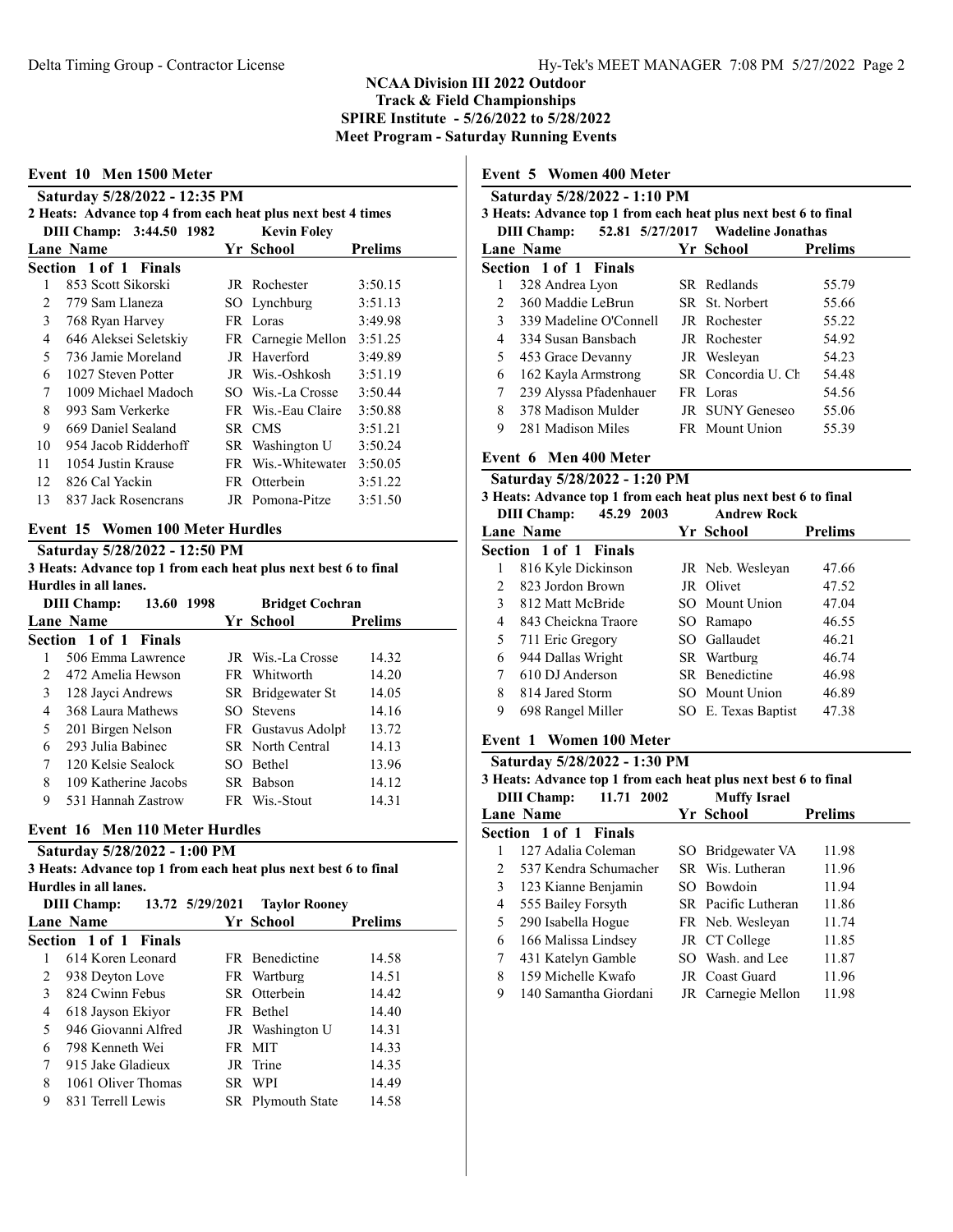| 3 Heats: Advance top 1 from each heat plus next best 6 to final<br>10.19 2002<br><b>Chaz Clemons</b><br><b>DIII</b> Champ: |                       |  |                     |                |  |  |
|----------------------------------------------------------------------------------------------------------------------------|-----------------------|--|---------------------|----------------|--|--|
|                                                                                                                            | Lane Name             |  | Yr School           | <b>Prelims</b> |  |  |
|                                                                                                                            | Section 1 of 1 Finals |  |                     |                |  |  |
| 1                                                                                                                          | 1040 Cade VanHout     |  | JR Wis.-Platteville | 10.62          |  |  |
| 2                                                                                                                          | 1020 Jaylen Grant     |  | JR Wis.-Oshkosh     | 10.59          |  |  |
| 3                                                                                                                          | 1025 Robert Ogbuli    |  | SR Wis.-Oshkosh     | 10.57          |  |  |
| 4                                                                                                                          | 1000 Sam Blaskowski   |  | FR Wis.-La Crosse   | 10.55          |  |  |
| 5                                                                                                                          | 902 Naquille Harris   |  | FR SUNY Delhi       | 10.36          |  |  |
| 6                                                                                                                          | 659 JP Vaught         |  | JR Centre           | 10.38          |  |  |
| 7                                                                                                                          | 819 Jamauri Spivery   |  | SR North Central    | 10.56          |  |  |
| 8                                                                                                                          | 757 Derrick Jackson   |  | JR Knox             | 10.58          |  |  |
| 9                                                                                                                          | 1028 Aaron Richardson |  | SR Wis.-Oshkosh     | 10.61          |  |  |

| 3 Heats: Advance top 2 from each heat plus next best 3 to final |  |           |                |
|-----------------------------------------------------------------|--|-----------|----------------|
| DIII Champ: 2:02.52 5/29/2021 Esther Seeland                    |  |           |                |
| Lane Name                                                       |  | Yr School | <b>Prelims</b> |
| $Cauchom 1 of 1 E in de$                                        |  |           |                |

|   | <b>Section 1 of 1 Finals</b> |                    |         |
|---|------------------------------|--------------------|---------|
|   | 133 Margaret Trautner        | SR Caltech         | 2:09.97 |
| 2 | 250 Nicky Johnson            | SR Middlebury      | 2:09.81 |
| 3 | 200 Elizabeth Donnelly       | SO Gustavus Adolph | 2:09.96 |
| 4 | 137 Delaney Sall             | SO Calvin          | 2:09.17 |
| 5 | 251 Cassie Kearney           | SR Middlebury      | 2:08.50 |
| 6 | 246 Esther Seeland           | SO Messiah         | 2:08.80 |
|   | 439 Emma Kelley              | SO Washington U    | 2:09.11 |
| 8 | 291 Reagan Janzen            | JR Neb. Wesleyan   | 2:09.74 |
| 9 | 516 Zanzie Demco             | SR Wis.-Oshkosh    | 2:09.58 |
|   |                              |                    |         |

#### Event 8 Men 800 Meter

### Saturday 5/28/2022 - 2:00 PM 3 Heats: Advance top 2 from each heat plus next best 3 to final DIII Champ: 1:47.56 1991 Clive Terrelonge Lane Name **Prelims Prelims** Section 1 of 1 Finals 1 774 Carter Oberfoell JR Loras 1:50.72 2 817 Garrett Lenners SO Neb. Wesleyan 1:50.58 3 778 Tor Hotung-Davidsen SO Lynchburg 1:50.92 4 949 Will Houser SO Washington U 1:50.49 5 799 Ryan Wilson SO MIT 1:50.45 6 1027 Steven Potter JR Wis.-Oshkosh 1:50.51 7 792 Ben Kuxmann JR Millikin 1:50.74 8 769 Mike Jasa SO Loras 1:50.62 9 844 Tucker Cargile SR Redlands 1:50.54

### Event 17 Women 400 Meter Hurdles

| Saturday 5/28/2022 - 2:15 PM<br>3 Heats: Advance top 1 from each heat plus next best 6 to final |                                                                               |  |                    |                |  |  |  |  |  |
|-------------------------------------------------------------------------------------------------|-------------------------------------------------------------------------------|--|--------------------|----------------|--|--|--|--|--|
|                                                                                                 | Hurdles in all lanes.<br>58.51 5/21/2015 Ashante Little<br><b>DIII Champ:</b> |  |                    |                |  |  |  |  |  |
|                                                                                                 | <b>Lane Name</b>                                                              |  | Yr School          | <b>Prelims</b> |  |  |  |  |  |
|                                                                                                 | Section 1 of 1 Finals                                                         |  |                    |                |  |  |  |  |  |
|                                                                                                 | 165 Simone Wilson                                                             |  | SR Concordia U. Ch | 1:01.47        |  |  |  |  |  |
| 2                                                                                               | 435 Ava Forman                                                                |  | SR Washington U    | 1:01.42        |  |  |  |  |  |
| 3                                                                                               | 231 Elayna Bahl                                                               |  | SR Loras           | 1:01.24        |  |  |  |  |  |
| 4                                                                                               | 128 Jayci Andrews                                                             |  | SR Bridgewater St  | 1:00.28        |  |  |  |  |  |
| 5                                                                                               | 201 Birgen Nelson                                                             |  | FR Gustavus Adolph | 59.46          |  |  |  |  |  |
| 6                                                                                               | 506 Emma Lawrence                                                             |  | JR Wis.-La Crosse  | 1:00.16        |  |  |  |  |  |
| 7                                                                                               | 380 Gwen Shepardson                                                           |  | JR SUNY Geneseo    | 1:00.76        |  |  |  |  |  |
| 8                                                                                               | 155 Caroline DelVecchio                                                       |  | JR CMS             | 1:01.02        |  |  |  |  |  |
| 9                                                                                               | 317 Janyll Barber                                                             |  | JR Plattsburgh     | 1:01.36        |  |  |  |  |  |

# Event 18 Men 400 Meter Hurdles

#### Saturday 5/28/2022 - 2:25 PM 3 Heats: Advance top 1 from each heat plus next best 6 to final Hurdles in all lanes.

|                | <b>DIII</b> Champ:<br>49.59 1977 |  | <b>Edwin Moses</b> |                |
|----------------|----------------------------------|--|--------------------|----------------|
|                | Lane Name                        |  | Yr School          | <b>Prelims</b> |
|                | Section 1 of 1 Finals            |  |                    |                |
|                | 925 Cameron Rodgers              |  | FR UMass Dartmou   | 52.90          |
| $\mathfrak{D}$ | 741 Nate Oczkowski               |  | JR Ithaca          | 52.73          |
| 3              | 640 Grant Johnson                |  | SR Carnegie Mellon | 52.55          |
| 4              | 791 Peter Hansen                 |  | JR Middlebury      | 52.36          |
| 5              | 944 Dallas Wright                |  | SR Wartburg        | 52.26          |
| 6              | 688 JoJo Frost                   |  | SO Dubuque         | 52.38          |
|                | 624 Joel Smith                   |  | JR Bethel          | 52.40          |
| 8              | 761 Owen Buhr                    |  | JR Lebanon Valley  | 52.52          |
| 9              | 623 Tyler Sealock                |  | JR Bethel          | 52.62          |

### Event 3 Women 200 Meter

| Saturday 5/28/2022 - 2:40 PM<br>3 Heats: Advance top 1 from each heat plus next best 6 to final |                                                        |  |                     |                |  |  |  |  |  |
|-------------------------------------------------------------------------------------------------|--------------------------------------------------------|--|---------------------|----------------|--|--|--|--|--|
|                                                                                                 | 23.44 5/25/2019 Gabrielle Noland<br><b>DIII</b> Champ: |  |                     |                |  |  |  |  |  |
|                                                                                                 | <b>Lane Name</b>                                       |  | Yr School           | <b>Prelims</b> |  |  |  |  |  |
|                                                                                                 | Section 1 of 1 Finals                                  |  |                     |                |  |  |  |  |  |
|                                                                                                 | 172 Alison Beeman                                      |  | SR Dubuque          | 24.39          |  |  |  |  |  |
| 2                                                                                               | 328 Andrea Lyon                                        |  | SR Redlands         | 24.32          |  |  |  |  |  |
| 3                                                                                               | 537 Kendra Schumacher                                  |  | SR Wis. Lutheran    | 24.03          |  |  |  |  |  |
| 4                                                                                               | 166 Malissa Lindsey                                    |  | JR CT College       | 23.97          |  |  |  |  |  |
| 5                                                                                               | 290 Isabella Hogue                                     |  | FR Neb. Weslevan    | 23.79          |  |  |  |  |  |
| 6                                                                                               | 140 Samantha Giordani                                  |  | JR Carnegie Mellon  | 23.96          |  |  |  |  |  |
| 7                                                                                               | 367 Gina Dello Russo                                   |  | SR Stevens          | 23.98          |  |  |  |  |  |
| 8                                                                                               | 555 Bailey Forsyth                                     |  | SR Pacific Lutheran | 24.03          |  |  |  |  |  |
| 9                                                                                               | 453 Grace Devanny                                      |  | JR Weslevan         | 24.24          |  |  |  |  |  |
|                                                                                                 |                                                        |  |                     |                |  |  |  |  |  |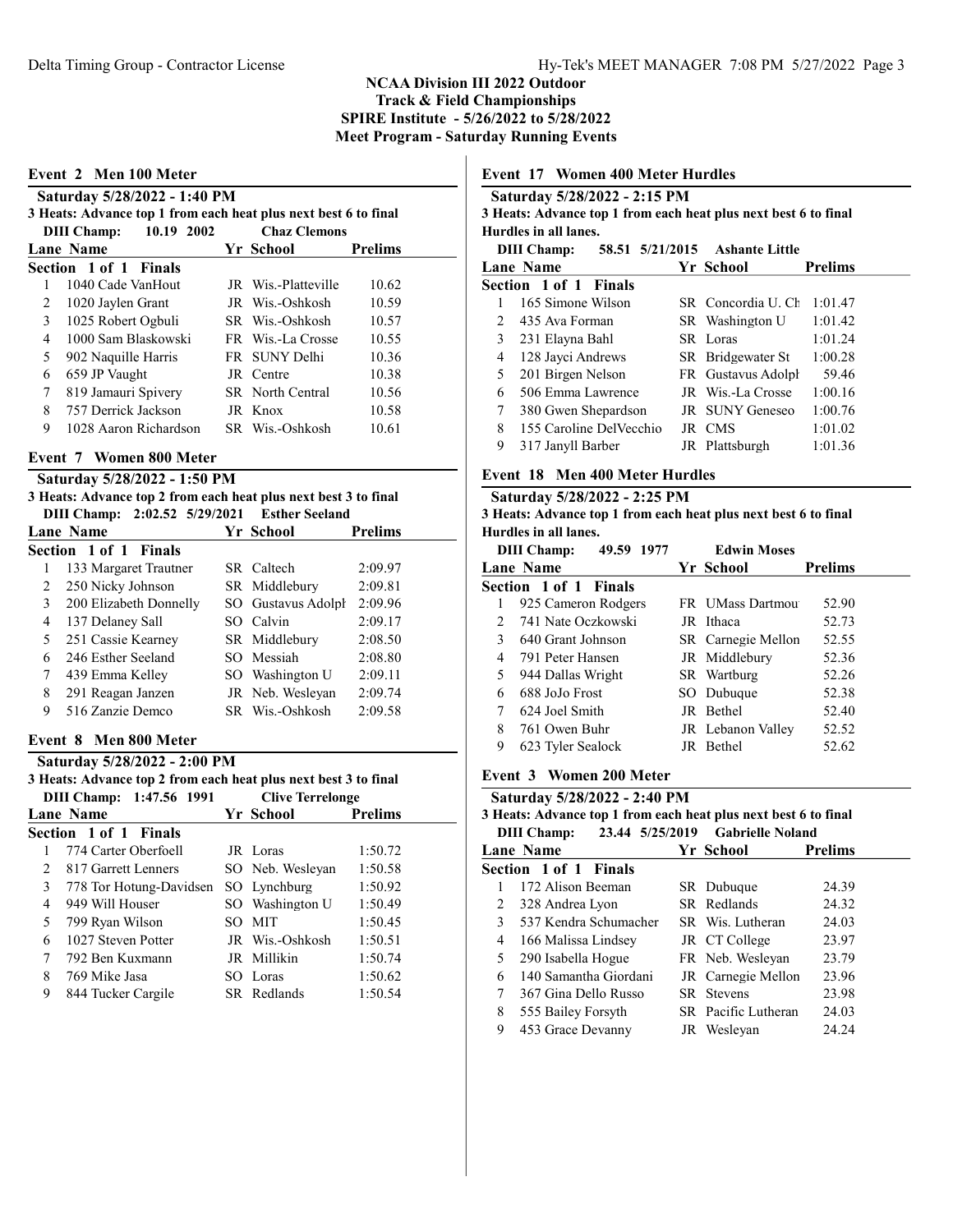|                | 3 Heats: Advance top 1 from each heat plus next best 6 to final<br><b>DIII Champ:</b> | 20.80 5/26/2012 Sean Bernstein |                |
|----------------|---------------------------------------------------------------------------------------|--------------------------------|----------------|
|                | Lane Name                                                                             | Yr School                      | <b>Prelims</b> |
|                | Section 1 of 1 Finals                                                                 |                                |                |
| 1              | 701 Alijah Johnson                                                                    | JR Eastern Menn                | 21.13          |
| 2              | 902 Naquille Harris                                                                   | FR SUNY Delhi                  | 21.12          |
| $\mathfrak{Z}$ | 743 Garrett Clark                                                                     | SO John Carroll                | 20.96          |
| 4              | 1000 Sam Blaskowski                                                                   | FR Wis.-La Crosse              | 20.80          |
| 5              | 659 JP Vaught                                                                         | JR Centre                      | 20.64          |
| 6              | 843 Cheickna Traore                                                                   | SO Ramapo                      | 20.73          |
| 7              | 711 Eric Gregory                                                                      | SO Gallaudet                   | 20.81          |
| 8              | 856 Jah'mere Beasley                                                                  | FR Rowan                       | 20.91          |
| 9              | 691 Nolan Lentz                                                                       | FR Dubuque                     | 21.08          |
|                | Event 11 Women 5000 Meter                                                             |                                |                |

| $1010 + 10011$        |                                        |              |                                                                                                                                                                                                                                                                              |  |  |  |  |
|-----------------------|----------------------------------------|--------------|------------------------------------------------------------------------------------------------------------------------------------------------------------------------------------------------------------------------------------------------------------------------------|--|--|--|--|
|                       |                                        |              |                                                                                                                                                                                                                                                                              |  |  |  |  |
|                       |                                        |              | <b>Seed Time</b>                                                                                                                                                                                                                                                             |  |  |  |  |
| Section 1 of 1 Finals |                                        |              |                                                                                                                                                                                                                                                                              |  |  |  |  |
| 426 Riley Mayer       |                                        |              | 16:55.15                                                                                                                                                                                                                                                                     |  |  |  |  |
| 156 Riley Harmon      |                                        | <b>CMS</b>   | 16:54.25                                                                                                                                                                                                                                                                     |  |  |  |  |
| 352 Fiona Smith       | SO.                                    | St. Benedict | 16:16.54                                                                                                                                                                                                                                                                     |  |  |  |  |
| 449 Emma Walter       | SR                                     |              | 16:58.10                                                                                                                                                                                                                                                                     |  |  |  |  |
| 220 Ella Baran        | JR                                     |              | 15:49.09                                                                                                                                                                                                                                                                     |  |  |  |  |
| 191 Annika Urban      | SO.                                    | Emory        | 16:50.93                                                                                                                                                                                                                                                                     |  |  |  |  |
| 154 Emily Clarke      |                                        | <b>CMS</b>   | 16:45.76                                                                                                                                                                                                                                                                     |  |  |  |  |
| 518 Ashton Keene      |                                        |              | 16:57.27                                                                                                                                                                                                                                                                     |  |  |  |  |
| 226 Lina Spjut        | JR                                     |              | 16:41.83                                                                                                                                                                                                                                                                     |  |  |  |  |
| 138 Clara Mayfield    | SO.                                    | Carleton     | 16:33.04                                                                                                                                                                                                                                                                     |  |  |  |  |
| 106 Sophia Wolmer     | JR                                     | Amherst      | 16:50.39                                                                                                                                                                                                                                                                     |  |  |  |  |
| 441 Emily Konkus      |                                        |              | 16:56.88                                                                                                                                                                                                                                                                     |  |  |  |  |
| 420 Aubrie Fisher     | SO                                     | Wartburg     | 16:48.24                                                                                                                                                                                                                                                                     |  |  |  |  |
| 227 Sara Stephenson   | SO                                     |              | 17:01.02                                                                                                                                                                                                                                                                     |  |  |  |  |
| 395 Evie Miller       | SR                                     | Trine        | 16:26.99                                                                                                                                                                                                                                                                     |  |  |  |  |
| 452 Ari Marks         |                                        |              | 16:26.08                                                                                                                                                                                                                                                                     |  |  |  |  |
| 224 Alex Ross         | JR                                     |              | 16:41.14                                                                                                                                                                                                                                                                     |  |  |  |  |
| 210 Anastasia Tucker  |                                        | Hope         | 16:36.95                                                                                                                                                                                                                                                                     |  |  |  |  |
| 240 Stephanie Burnett |                                        |              | 16:55.27                                                                                                                                                                                                                                                                     |  |  |  |  |
| 136 Sadie Heeringa    |                                        |              | 16:41.17                                                                                                                                                                                                                                                                     |  |  |  |  |
| 238 Kassie Parker     |                                        |              | 16:09.66                                                                                                                                                                                                                                                                     |  |  |  |  |
| 126 Erin Magill       | SO                                     |              | 16:52.26                                                                                                                                                                                                                                                                     |  |  |  |  |
|                       | DIII Champ: 15:51.23 2003<br>Lane Name |              | <b>Missy Buttry</b><br>Yr School<br>SR Wartburg<br>SR -<br>Washington U<br>Johns Hopkins<br>SR<br>SR Wis.-Oshkosh<br>Johns Hopkins<br>Washington U<br>JR<br>Johns Hopkins<br>SR Wellesley<br>Johns Hopkins<br>JR<br>SR Lynchburg<br>JR Calvin<br>JR Loras<br><b>Brandeis</b> |  |  |  |  |

## Event 12 Men 5000 Meter

| Saturday 5/28/2022 - 3:25 PM |                           |     |                              |                  |  |  |
|------------------------------|---------------------------|-----|------------------------------|------------------|--|--|
|                              | Final only. Random draw.  |     |                              |                  |  |  |
|                              | Double Waterfall (14/6)   |     |                              |                  |  |  |
|                              | DIII Champ: 13:55.00 1979 |     | Dan Henderson                |                  |  |  |
|                              | <b>Lane Name</b>          |     | Yr School                    | <b>Seed Time</b> |  |  |
|                              | Section 1 of 1 Finals     |     |                              |                  |  |  |
| 1                            | 901 Matyas Csiki-Fejer    |     | SO Suffolk                   | 14:09.18         |  |  |
| 2                            | 905 Nick Andrews          | SO. | <b>SUNY Geneseo</b>          | 14:11.44         |  |  |
| 3                            | 644 Michael Obroin        |     | SR Carnegie Mellon 14:08.49  |                  |  |  |
| 4                            | 935 Joe Freiburger        |     | SR Wartburg                  | 14:10.93         |  |  |
| 5                            | 977 Aidan Ryan            |     | JR Williams                  | 14:01.12         |  |  |
| 6                            | 833 Lucas Florsheim       |     | SO Pomona-Pitze              | 14:13.04         |  |  |
| 7                            | 763 George Karamitsos     |     | FR Lewis & Clark             | 14:17.32         |  |  |
| 8                            | 556 Christopher Collet    |     | SO Wartburg                  | 14:12.16         |  |  |
| 9                            | 1056 Christian Patzka     |     | FR Wis.-Whitewater 14:15.21  |                  |  |  |
| 10                           | 668 Henry Pick            | JR  | <b>CMS</b>                   | 14:15.92         |  |  |
| 11                           | 976 Elias Lindgren        |     | JR Williams                  | 14:17.87         |  |  |
| 12                           | 842 Colin Monaghan        |     | SR Puget Sound               | 14:12.91         |  |  |
| 13                           | 978 Grahm Tuohy Gaydos    |     | FR Williams                  | 14:08.29         |  |  |
| 14                           | 829 Ryan Stracke          |     | SO Pacific Lutheran 14:15.83 |                  |  |  |
| 15                           | 702 Christian Schaaf      |     | SR Elizabethtow              | 14:14.38         |  |  |
| 16                           | 651 Joseph Jaster         |     | FR Case Western              | 14:14.74         |  |  |
| 17                           | 751 Alex Phillip          |     | SO John Carroll              | 13:58.78         |  |  |
| 18                           | 670 Stevie Steinberg      |     | SR CMS                       | 14:15.36         |  |  |
| 19                           | 870 Matthew Lecky         |     | FR RPI                       | 14:12.93         |  |  |
| 20                           | 744 Jamie Dailey          |     | JR John Carroll              | 14:08.22         |  |  |

## Event 23 Women 4x400 Meter Relay

# Saturday 5/28/2022 - 3:50 PM

2 Heats: Advance top 2 from each heat plus next best 5 to final DIII Champ: 3:40.76 1988 Mass.-Boston

| Larts, James, Durant, Eddins           |       |                |  |
|----------------------------------------|-------|----------------|--|
| Lane Team                              | Relay | <b>Prelims</b> |  |
| Section 1 of 1 Finals                  |       |                |  |
| <b>TCNJ</b>                            |       | 3:49.62        |  |
| <b>Bethel</b><br>$\mathcal{D}_{\cdot}$ |       | 3:48.84        |  |
| 3<br>Wis.-La Crosse                    |       | 3:46.40        |  |
| Mount Union<br>4                       |       | 3:47.49        |  |
| Washington U<br>5                      | B     | 3:44.16        |  |
| <b>SUNY Geneseo</b><br>6               |       | 3:46.03        |  |
| Loras                                  |       | 3:44.52        |  |
| 8<br>Rochester                         |       | 3:44.97        |  |
| MIT<br>9                               |       | 3:48.31        |  |
|                                        |       |                |  |